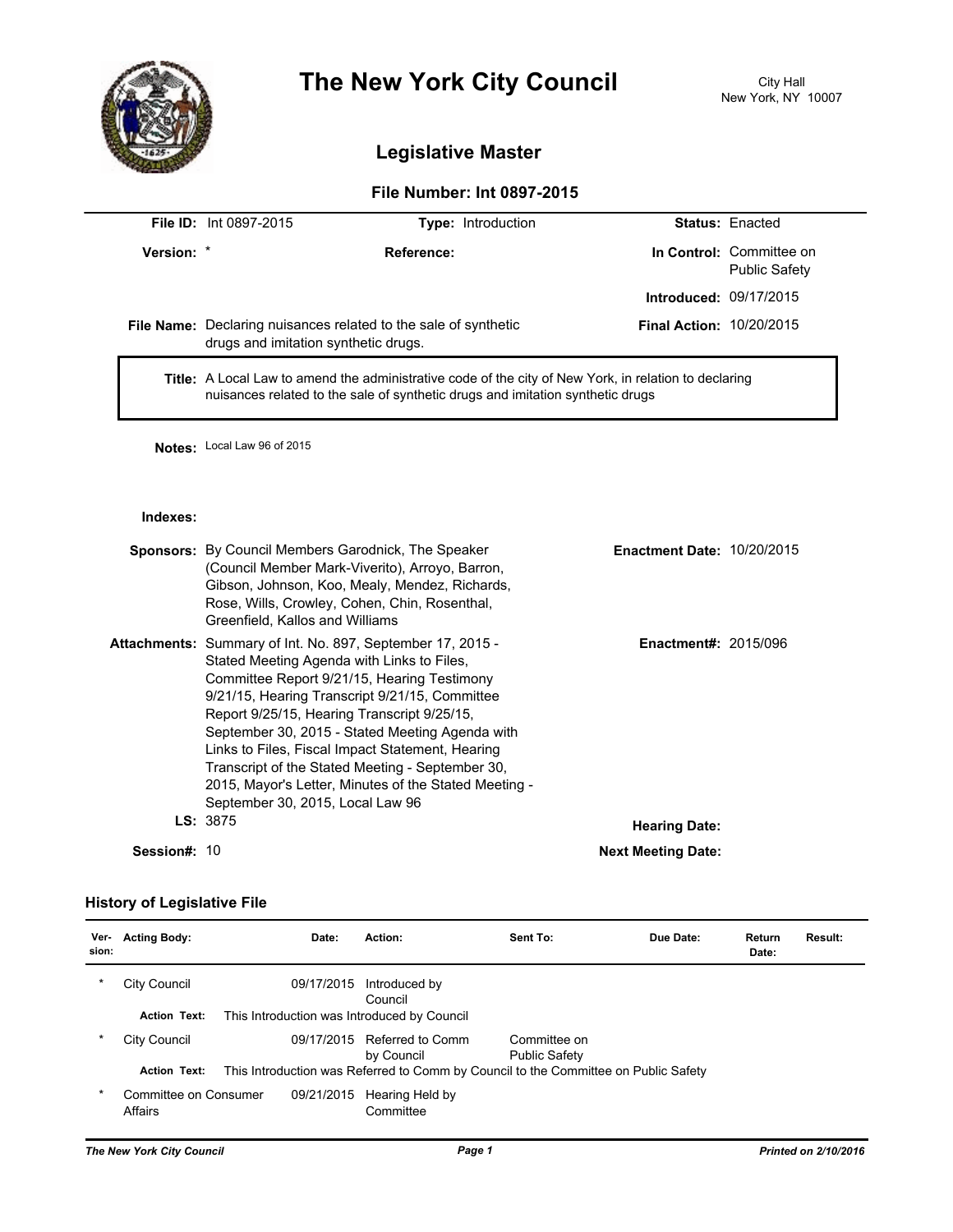|         | <b>Action Text:</b>                                                                                                                                 |                     | This Introduction was Hearing Held by Committee                                                                                                                                                                                                                                                                                                                                                                                                                                                                          |              |
|---------|-----------------------------------------------------------------------------------------------------------------------------------------------------|---------------------|--------------------------------------------------------------------------------------------------------------------------------------------------------------------------------------------------------------------------------------------------------------------------------------------------------------------------------------------------------------------------------------------------------------------------------------------------------------------------------------------------------------------------|--------------|
|         | Committee on Consumer<br>Affairs<br><b>Action Text:</b>                                                                                             |                     | 09/21/2015 Laid Over by<br>Committee<br>This Introduction was Laid Over by Committee                                                                                                                                                                                                                                                                                                                                                                                                                                     |              |
| $\star$ | Committee on Public<br>Safety<br><b>Action Text:</b>                                                                                                |                     | 09/21/2015 Hearing Held by<br>Committee<br>This Introduction was Hearing Held by Committee                                                                                                                                                                                                                                                                                                                                                                                                                               |              |
|         | Committee on Public<br>Safety<br><b>Action Text:</b>                                                                                                |                     | 09/21/2015 Laid Over by<br>Committee<br>This Introduction was Laid Over by Committee                                                                                                                                                                                                                                                                                                                                                                                                                                     |              |
|         | Committee on Health                                                                                                                                 |                     | 09/21/2015 Hearing Held by<br>Committee                                                                                                                                                                                                                                                                                                                                                                                                                                                                                  |              |
|         | <b>Action Text:</b><br>Committee on Health                                                                                                          |                     | This Introduction was Hearing Held by Committee<br>09/21/2015 Laid Over by<br>Committee                                                                                                                                                                                                                                                                                                                                                                                                                                  |              |
|         | <b>Action Text:</b>                                                                                                                                 |                     | This Introduction was Laid Over by Committee                                                                                                                                                                                                                                                                                                                                                                                                                                                                             |              |
|         | Committee on Mental<br>Health, Developmental<br>Disability, Alcoholism,<br>Substance Abuse and<br><b>Disability Services</b><br><b>Action Text:</b> |                     | 09/21/2015 Hearing Held by<br>Committee<br>This Introduction was Hearing Held by Committee                                                                                                                                                                                                                                                                                                                                                                                                                               |              |
| $^\ast$ | Committee on Mental<br>Health, Developmental<br>Disability, Alcoholism,<br>Substance Abuse and<br><b>Disability Services</b><br><b>Action Text:</b> |                     | 09/21/2015 Laid Over by<br>Committee<br>This Introduction was Laid Over by Committee                                                                                                                                                                                                                                                                                                                                                                                                                                     |              |
|         | Committee on Public<br>Safety                                                                                                                       |                     | 09/25/2015 Hearing Held by<br>Committee                                                                                                                                                                                                                                                                                                                                                                                                                                                                                  |              |
|         | <b>Action Text:</b>                                                                                                                                 |                     | This Introduction was Hearing Held by Committee                                                                                                                                                                                                                                                                                                                                                                                                                                                                          |              |
| $\ast$  | Committee on Public<br>Safety<br><b>Action Text:</b>                                                                                                |                     | 09/25/2015 Approved by<br>Committee<br>A motion was made that this Introduction be Approved by Committee approved by Roll Call.                                                                                                                                                                                                                                                                                                                                                                                          | Pass         |
|         |                                                                                                                                                     | Absent: 1 - Gentile | Affirmative:10 - Gibson, Vacca, Ferreras-Copeland, Williams, Cornegy<br>Jr., Deutsch, Espinal Jr., Lancman, Torres and Matteo                                                                                                                                                                                                                                                                                                                                                                                            | $10-1$       |
|         | City Council                                                                                                                                        |                     | 09/30/2015 Approved by Council                                                                                                                                                                                                                                                                                                                                                                                                                                                                                           | Pass         |
|         | <b>Action Text:</b>                                                                                                                                 |                     | A motion was made that this Introduction be Approved by Council approved by consent Roll Call.                                                                                                                                                                                                                                                                                                                                                                                                                           |              |
|         |                                                                                                                                                     | and Wills           | Affirmative: 44 - Mark-Viverito, Arroyo, Barron, Cabrera, Chin, Cohen,<br>Constantinides, Cornegy Jr., Crowley, Cumbo, Deutsch, Dromm, Espinal<br>Jr., Eugene, Ferreras-Copeland, Garodnick, Gentile, Gibson, Greenfield,<br>Johnson, Kallos, King, Koo, Koslowitz, Lancman, Lander, Levin,<br>Levine, Maisel, Matteo, Mealy, Menchaca, Mendez, Reynoso, Rodriguez,<br>Rose, Rosenthal, Torres, Treyger, Ulrich, Vallone, Van Bramer, Williams<br>Absent:3 - Miller, Richards and Vacca<br>Medical:2 - Dickens and Palma | $44 - 3 - 2$ |
|         | <b>City Council</b>                                                                                                                                 | 09/30/2015          |                                                                                                                                                                                                                                                                                                                                                                                                                                                                                                                          |              |
|         | City Council                                                                                                                                        |                     | 09/30/2015 Sent to Mayor by<br>Council                                                                                                                                                                                                                                                                                                                                                                                                                                                                                   |              |
|         | <b>Action Text:</b>                                                                                                                                 |                     | This Introduction was Sent to Mayor by Council                                                                                                                                                                                                                                                                                                                                                                                                                                                                           |              |
|         | Mayor                                                                                                                                               |                     | 10/13/2015 Hearing Held by<br>Mayor                                                                                                                                                                                                                                                                                                                                                                                                                                                                                      |              |
|         | <b>Action Text:</b><br>Notes:                                                                                                                       |                     | This Introduction was Hearing Held by Mayor<br>Int No. 897 was not signed at this hearing; this bill was signed, instead, at an outside bill signing                                                                                                                                                                                                                                                                                                                                                                     |              |